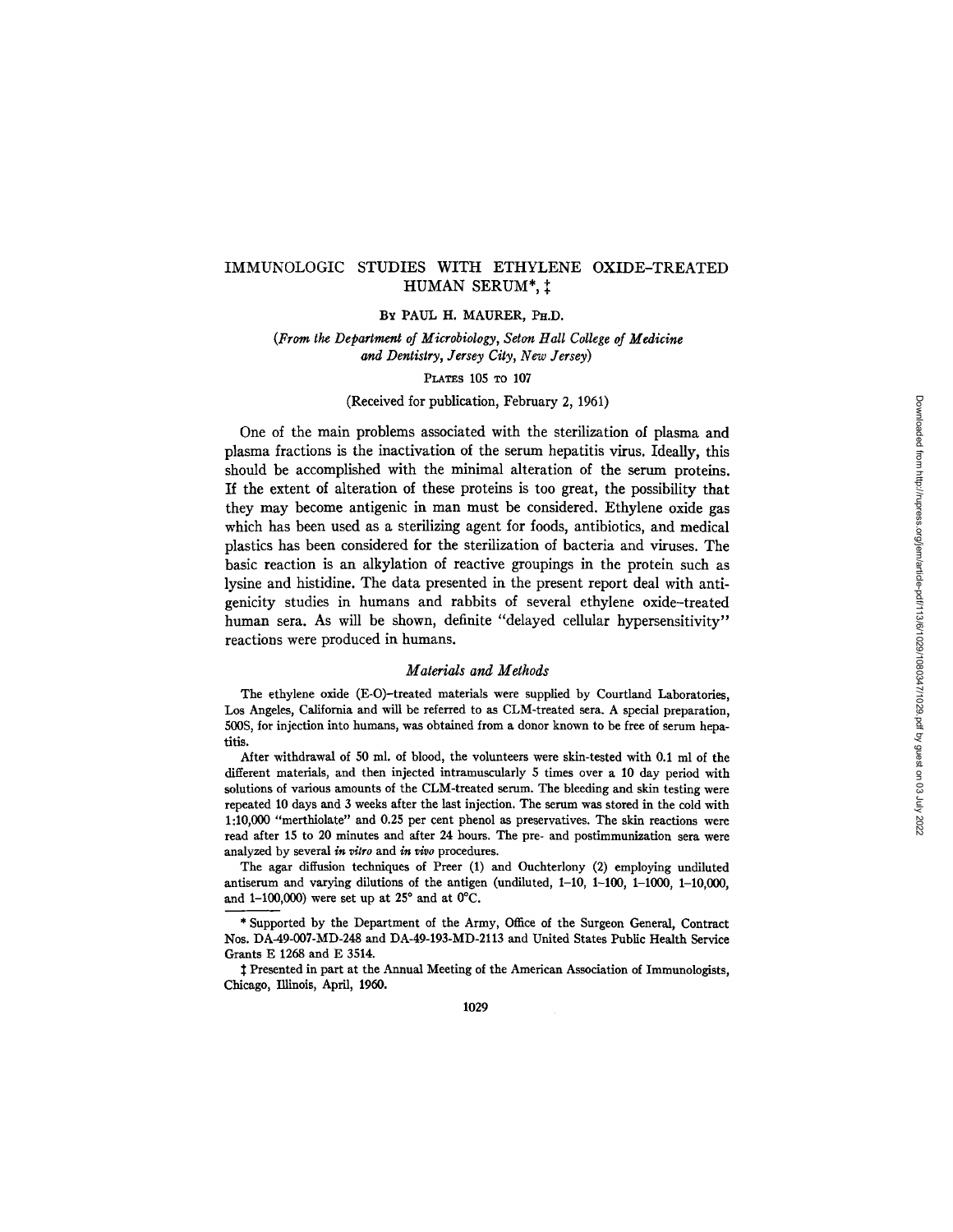The microprecipitin technique for analysis of human sera as developed by Heidelberger and MacPherson (3) using 3.0 ml. of serum and 1.0 ml. of the indicated dilutions of CLMtreated serum was set up at  $0^{\circ}$  and observed for 14 days before analyzing the mixtures.

For studies of passive systemic anaphylaxis guinea pigs weighing 200 to 250 gm. were given intraperitoneal injections of 1, 2, 4, or 5 ml. of the serum obtained from volunteers 105 and 111.48 hours later, the guinea pigs were injected intravenously with 2 ml. of the CLM serum, and observed for signs of anaphylaxis.

The sensitive passive cutaneous anaphylaxis test (PCA) of Ovary (4) was performed in guinea pigs weighing about 250 gm. Guinea pigs were given an intracutaneous injection of 0.1 ml. serum obtained from the various bleedings. 3 hours later, the guinea pigs were given an intravenous injection of 1.25 ml. of CLM serum and dye (1 ml. serum and 0.25 ml. 1 per cent Evans blue dye). Any blueing of the injected sites was recorded.

Biopsies of immediate and delayed skin reactions of donors and recipients<sup>1</sup> were obtained by sterile surgical procedures and fixed in formalin for 24 hours before histological sectioning and staining with hematoxylin and eosin.

The transfer of the delayed hypersensitivity reactions by viable and killed leukocytes was performed according to the procedures outlined by Lawrence  $et$   $al.$  (5). Leukocytes harvested from 100 ml. of peripheral blood of the 2 best reactors were injected subcutaneously in a volume of 1 to 2 ml. into the forearm of normal recipients. 24 hours later the recipients were skin-tested on the opposite forearm. Skin reactions were observed for 72 hours and some biopsies obtained after 24 hours. Extracts of leukocytes were obtained by freezing the cells in a dry ice-acetone mixture and thawing them at 37°C. The above was repeated 7 times, and the cell extracts centrifuged in the cold before injection into volunteers.

Six male albino rabbits weighing about 2.5 to 3 kg. were immunized with a complete adjuvant mixture of the CLM 500S preparation containing 25 mg, protein per ml. The mixture contained equal parts of serum and equal volumes of a mixture of bayol F (9 parts) and arlacel C (1 part) (6, 7). Dead mycobacteria (1 mg. per ml.) were also included. The first injection of 1 ml. was made in the hind foot-pads. 2 weeks later 1 ml. of adjuvant was injected intramuscularly in the hind quarter. The rabbits were bled weekly, beginning 3 weeks after the last injection. The sera were tested qualitatively and the high titered sera were pooled. The rabbit antisera were studied by several agar diffusion techniques based on the Ouchterlony method. Dilutions of the CLM serum (1-10, 1-100, 1-1000) and normal human serum were reacted with the anti-CLM 500S serum in veronal-giycine-agar medium (8). In additional studies, the agar was made up to contain 25 per cent normal human serum (9). The center wells were filled with antisera and the outside wells with dilutions of serum or plasma.

Rabbit antisera against human serum albumin and human gamma globulin were the same as used in previous publications (10). They were prepared by intravenous injections of alumprecipitated proteins. The antisera were calibrated by the quantitative immunochemical techniques developed by Heidelberger and coworkers (11). Nitrogen content of all samples was determined by the Markham modification of the micro Kjeldahl method (12).

#### **RESULTS**

Table I presents the data on the skin reactions observed before and 10 days after immunization of individuals injected with different amounts of CLMtreated serum. Some individuals showed positive "skin reactions" to the materials before immunization. The reactions were slightly erythematous and

<sup>&#</sup>x27; The author wishes to thank Dr. William White of the University of Pittsburgh, School of Medicine, and his staff for performing the surgical biopsies.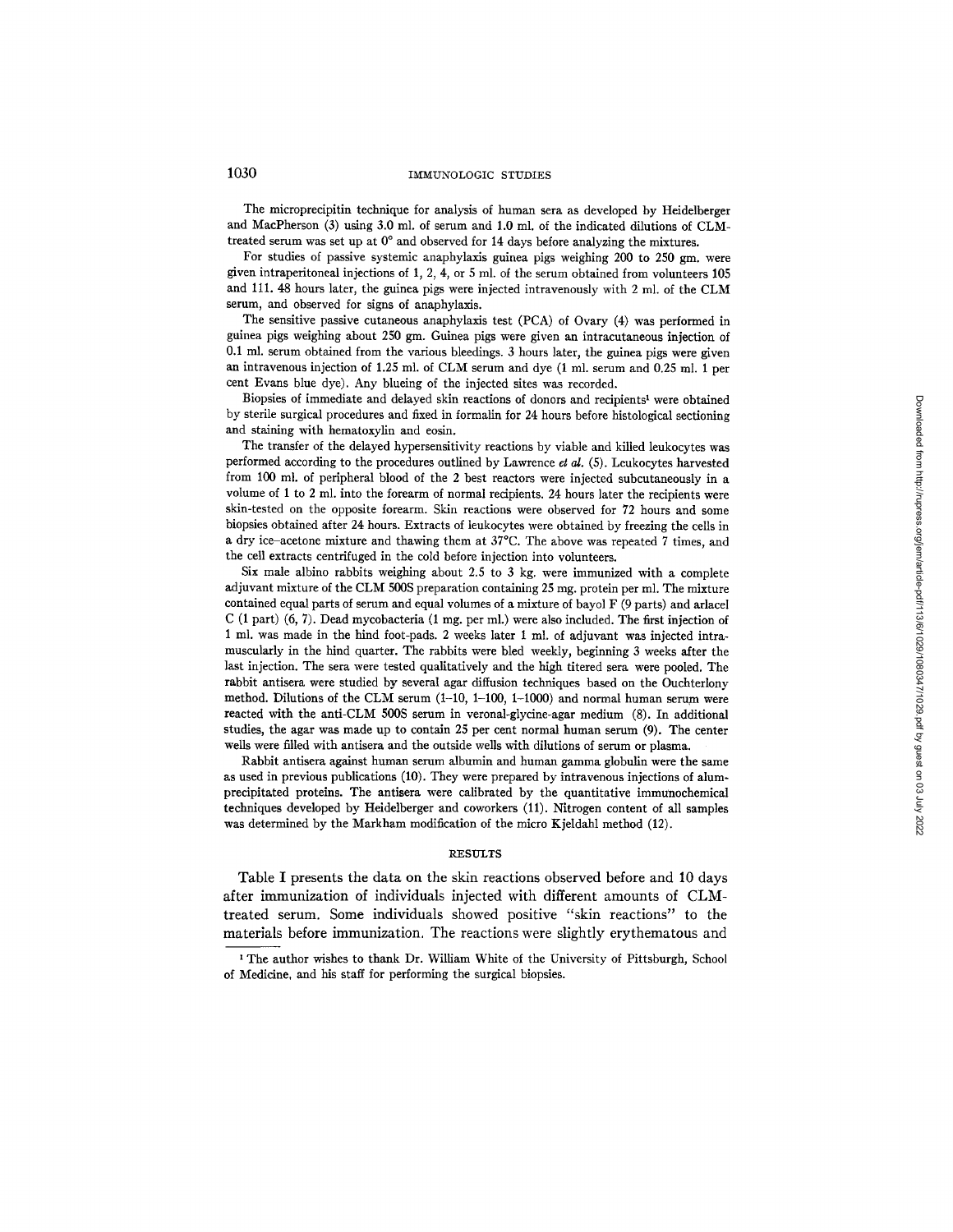had some speckled areas. The reactions were gone in 1 to 2 hours, and did not return the following day. Mter the fourth injection, several individuals had flare-up reactions at the initial skin test site of the CLM serum (Fig. 1). The dotted markings indicate the size of the erythema the night before the reaction was recorded. Other observations noted during the immunization were as follows: Volunteer 104 observed that the day after the last injection, the original CLM serum site was itching and measured 9 mm. in diameter. Volun-

|  | TABLE I                                 |
|--|-----------------------------------------|
|  | Results of Skin Testing with CLM Serum* |
|  |                                         |

|                  | CLM<br>serum in-<br>jected per<br>injection | Preimmunization |                           | 10 days postimmunization |         |          |                    |          |         |  |
|------------------|---------------------------------------------|-----------------|---------------------------|--------------------------|---------|----------|--------------------|----------|---------|--|
| Volunteer<br>No. |                                             |                 | $CLM$ serum $0.15$ M NaCl | CLM serum                |         |          | $0.15 \times NaCl$ |          |         |  |
|                  |                                             |                 |                           | Immediate                | 24 hrs. | 48 hrs.  | Immediate          | 24 hrs.  | 48 hrs. |  |
|                  | mg.                                         |                 |                           |                          |         |          |                    |          |         |  |
| 104              | 5                                           | 0               | $\Omega$                  | 22                       | 23      | 25       | 0                  | 3        | 0       |  |
| 105              | 5                                           | 10 <sub>1</sub> | 0                         | 20                       | 32      | 50       | 5                  | 5        | 0       |  |
| 106              | 5                                           | 0               | 0                         | 24                       | 0       | 10       | 0                  | $\bf{0}$ | 0       |  |
| 107              | 5                                           | 30 <sup>t</sup> | 0                         | 40                       | 8       | $\bf{0}$ | ŋ                  | $\Omega$ | 0       |  |
| 108              | $10\,$                                      | 20‡             | $\theta$                  | 5                        | 22      | 30       | 0                  | 5        | 0       |  |
| 109              | 10                                          | 30 <sup>t</sup> | 0                         | 22                       | 24      | x        | 10                 | 10       | 0       |  |
| 110              | 10                                          | 22 <sub>1</sub> | $\Omega$                  | 18                       | 20      | 0        | 10                 | 0        | 0       |  |
| 111              | 10                                          | 15‡             | $\Omega$                  | 20                       | 30      | 35       | 10                 | 0        | 0       |  |
| 112              | 25                                          | 30‡             | 10 <sub>t</sub>           | 25                       | 18      | $\bf{0}$ | 10                 | 0        | 0       |  |
| 113              | 25                                          | 0               | 0                         | 31                       | 15      | 0        | 10                 | 0        | 0       |  |
| 114              | 25                                          | 25‡             | 8‡                        | 17                       | XX      | 20       | 10                 | XX       | 0       |  |
| 115              | 25                                          | 13‡             | $\bf{0}$                  | 30                       | 15      | $\bf{0}$ | 10                 | $\bf{0}$ | 0       |  |

x, large red swollen area.

xx, not read.

\* All values given in millimeters (diameter of reaction); all reactions were erythematous. Very pale reaction.

teer 105 reported that 4 days after the last injection, the skin test site was warm and measured 21  $\times$  40 mm. Volunteer 108 reported an erythema 16 mm. in diameter the day after the last injection. Volunteer 111 reported that 4 hours after the last injection, the original skin test site had flared up to 20 mm. diameter. It was red and itching. The results of the skin tests observed 10 days after the last injection indicated that the CLM serum was inflammatory and produced some immediate reactions which faded rapidly. Mter 2 to 4 hours there was a gradual return of a positive reaction to the CLM material. This sort of behavior was repeated at each time of testing for  $1\frac{1}{2}$  years and is shown again with the data obtained at the 3 week testing period (Table II). The type of delayed reaction usually observed is shown in Fig. 2.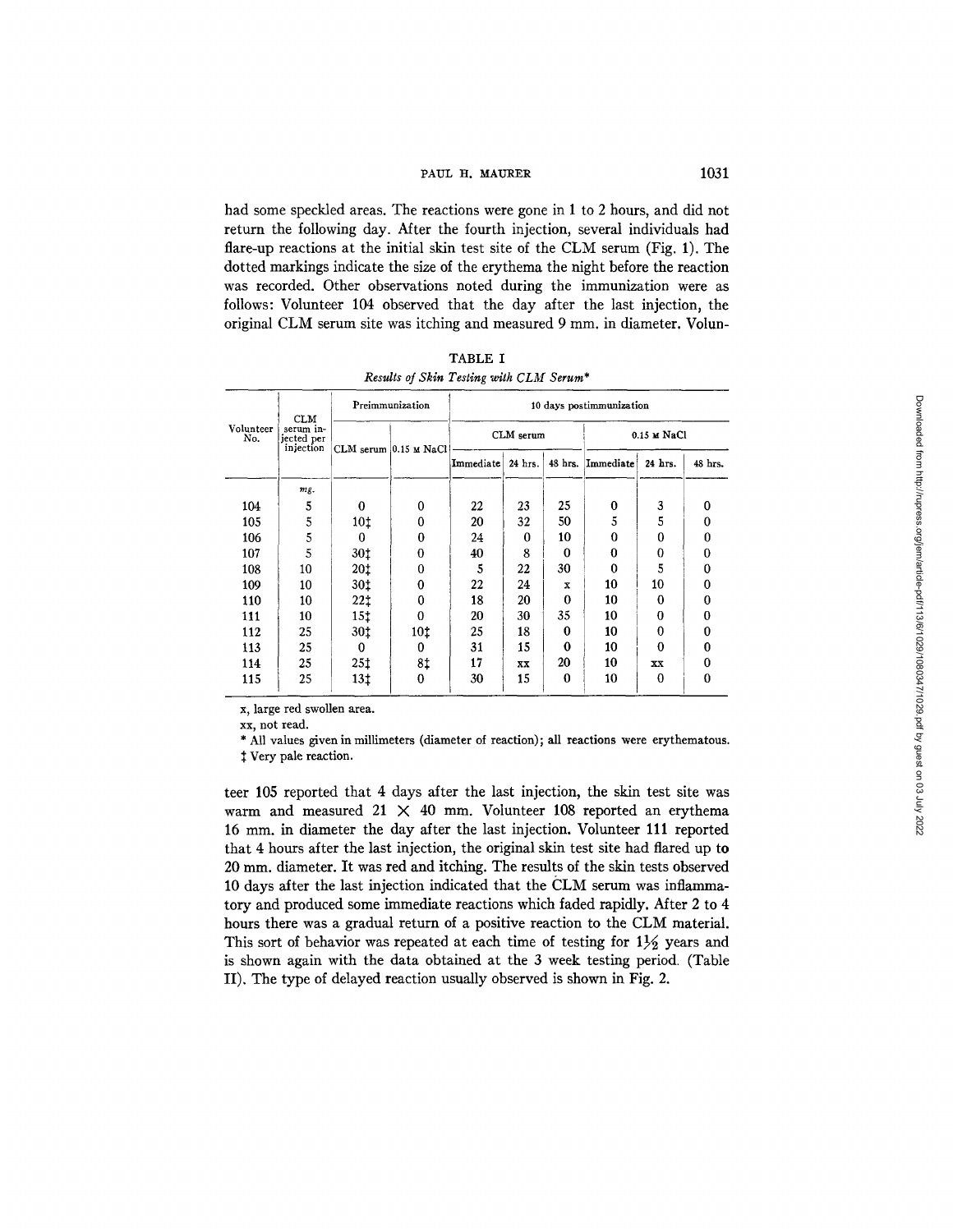The most sensitive reactors were tested with 1-100 and 1-10 dilutions of the CLM serum as well as with undiluted material. The behavior was always the same, *i.e.,* an immediate reaction which was gone in 1 hour, followed by a gradual return of the delayed type of reaction which was visible after about 6 hours. The immediate reaction appears to be related to the fact that the CLM serum behaved as a "histamine liberator." This was observed by injecting guinea pigs intravenously with Evans blue dye and then injecting 0.1 ml. of the CLM serum intradermally. Definite blueing reactions occurred with serum dilutions as low as 1: 10,000.

CLM serum 0.15 M NaCl Volunteer No. Dilution injected intradermally  $\begin{array}{|c|c|c|c|}\nImmediate & 24 hr. reaction & \begin{array}{l} Immediate & \end{array} \end{array}$ 24 hr. reaction reaction 104 1-10 10 20 0 2 105 1-100 0 20  $0 \qquad \qquad 0$ 106 Undiluted 25 25  $0 \qquad \qquad 0$ 40 0 107 5  $\Omega$  $1 - 10$ 0 15 0 108  $\Omega$ 109 1-10 25 25 0  $\mathbf{0}$ 30 15 10 110 Undiluted  $\Omega$ 25 111 1-100 13 0  $\bf{0}$ 112 Undiluted 35 25 5  $\boldsymbol{0}$ 30 0 113 5  $\bf{0}$  $\overline{a}$ 114 35 10 0  $\mathbf{0}$  $\ddot{\mathbf{6}}$ 115 40 0 0  $\bf{0}$ I

TABLE II *Results of Skin Testing Volunteers with CLM Serum 3 Weeks after Last Injection\** 

\* All values given in millimeters (diameter of reaction) of erythema reaction.

Biopsies of the early and 24 hour reaction skin test sites were examined histologically.<sup>2</sup> The immediate reaction was mostly of an acute inflammatory nature and consisted mainly of polymorphonuclear cells. The 24 hour reaction shown in Fig. 3 indicates a heavy perivascular lymphocytic infiltration without vessel wall damage. This same sort of behavior was present in biopsy sites of other volunteers. The immediate type reaction interfered with the interpretation of the results obtained in Prausnitz-Kustner reactions.  $\frac{1}{10}$  ml. of various bleedings from the sensitive individuals was injected intradermally into the forearm of normal individuals. 24 hours later these sites, as well as uninjected areas of the opposite forearm, were challenged with dilutions of the CLM

The author wishes to thank Dr. J. J. Vazquez of the University of Pittsburgh Medical School for the interpretation of the histological sections.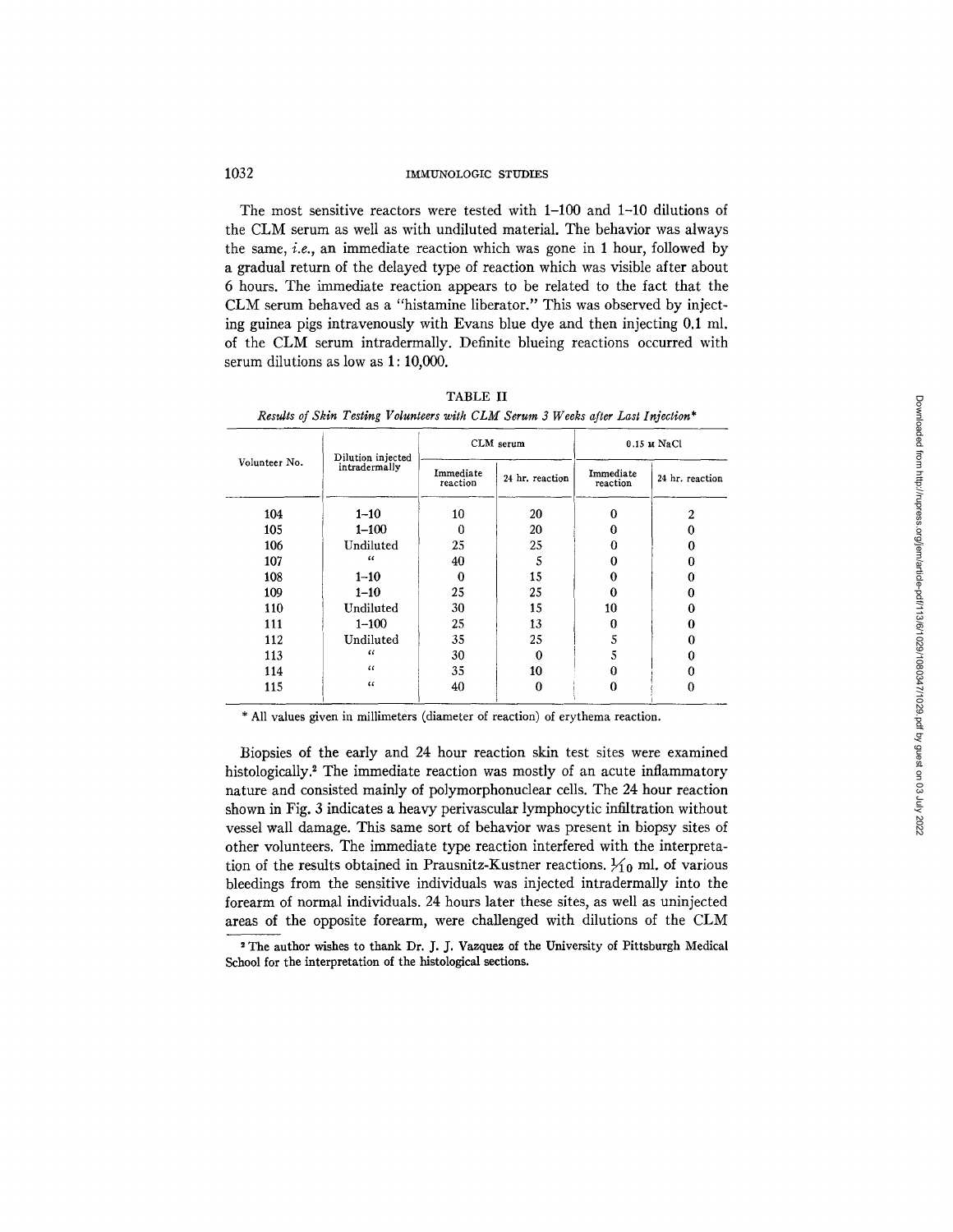serum. 3 No differences in skin reactions were observed between the sensitized and the unsensitized areas. When the sera from the sensitized individuals were analyzed for antibody by the *in vitro* and *in vivo* methods mentioned above, none was detectable.

Attempts to transfer this delayed cellular sensitivity to normal recipients were successful with either viable leukocytes or extracts of the lymphocytes. When the recipients of the cells or extracts of cells were challenged intradermally they exhibited a reaction pattern similar to that of the sensitive donors,

| Volunteer No. | State of<br>leukocytes | Recipient | Time of reaction |        |         |          |  |  |
|---------------|------------------------|-----------|------------------|--------|---------|----------|--|--|
|               |                        |           | Immediate        | 4 hrs. | 24 hrs. | 48 hrs.  |  |  |
| 105           | Dead                   | G.O.      | 15               | 12     | 35      | 40       |  |  |
| 105           | $\epsilon$             | R.F.      | 30               | 20     | 35      | 20       |  |  |
| 111           | $\epsilon$             | A.N.      | 35               | 15     | 20      | $\bf{0}$ |  |  |
| 111           | 66                     | M.R.      | 25               | 11     | 30      | $\bf{0}$ |  |  |
| 111           | Dead                   | T.T.      | 35               | 10     | 20      | $\bf{0}$ |  |  |
|               |                        |           | 0§               | 0§     | $16\$   | $10\%$   |  |  |
| 105           | Viable                 | C.C.      | 15               | 10     | 30      | 15       |  |  |
| 105           | $\epsilon$             | J.M.      | 25               | 15     | 40      | 20       |  |  |
| 111           | $\epsilon$             | L.M.      | 20               | 10     | 35      | 20       |  |  |

TABLE HI *Skin Reactions in Normal Recipients of Leukocytes from Sensitive Donors\*,*  $\ddagger$ 

\* Recipients received leukocytes harvested from 100 ml. of whole blood.

 $\ddagger$  All reactions reported are diameter of erythema after injection of 0.1 ml. of undiluted CLM serum.

§ Observations in tuberculin-negative recipient after transfer of leukocyte extracts. Purified protein derivative used for skin testing.

*i.e.*, a transient immediate reaction followed by a return of a delayed reaction. Table HI gives the detailed data obtained with several recipients. In addition to the transfer of sensitivity to the CLM serum, sensitivity to tuberculin (PPD) was transferred to one recipient. The donor was tuberculin-positive and the recipient was tuberculin-negative before the transfer of the cells.

The histological appearance of the 24 hour reaction area is shown in Fig. 4. Here too, there is mainly a perivascular lymphocytic infiltration.

The results mentioned so far would indicate that we are dealing with a definite immune response in humans against ethylene oxide-treated human

<sup>&</sup>lt;sup>3</sup> The recipients of the serum injections were skin tested a year later and it was noted that they bad become "delayediy hypersensitive" from the intradermal injections.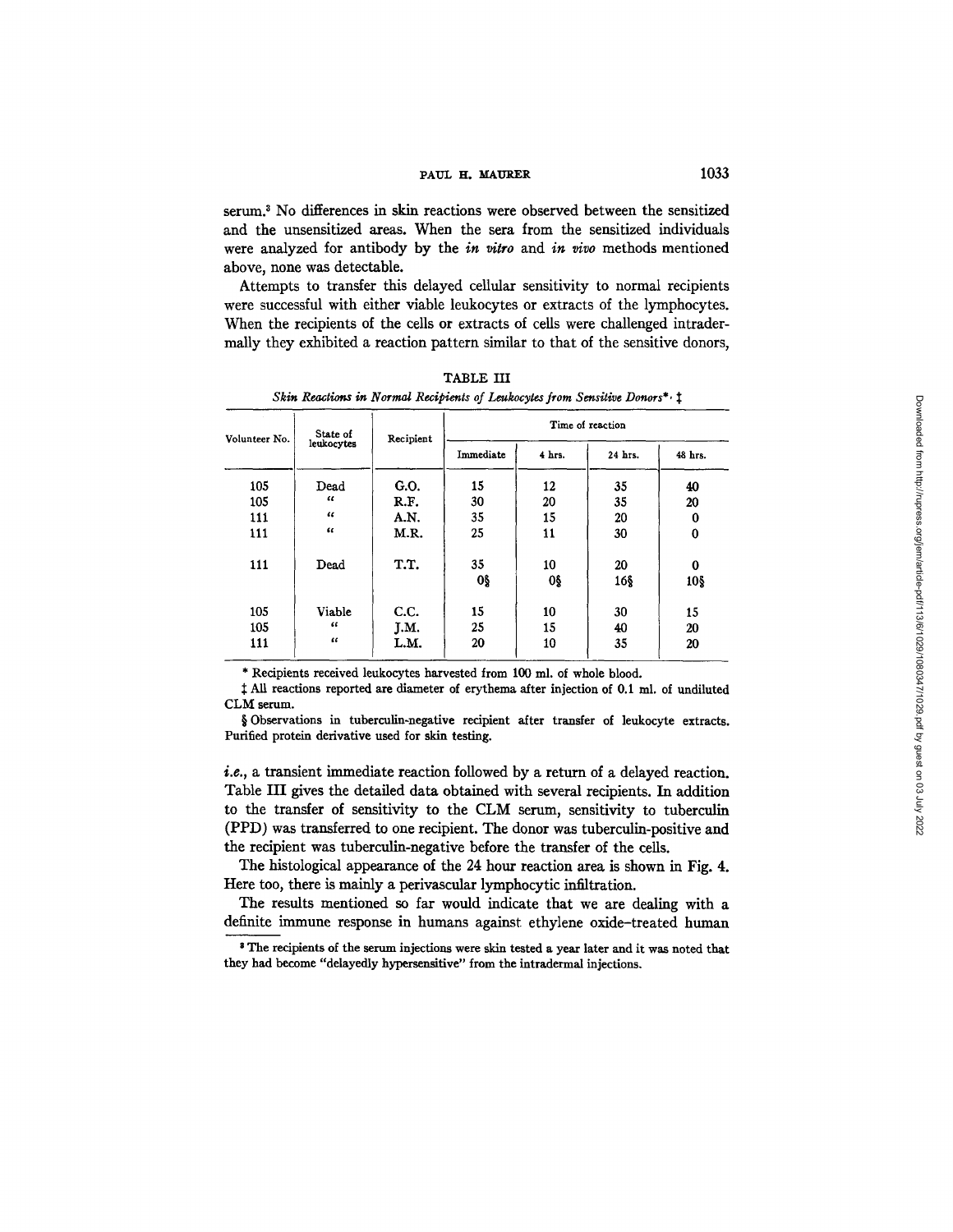serum. The type of reaction is certainly compatible with the tuberculin, cellular, or delayed reaction. Several manifestations of the reaction such as  $(a)$  absence of detectable antibody,  $(b)$  time of appearance of gross reaction, and  $(c)$  the histological appearance of the sites, all point towards a true delayed type reaction.

The results of the immunochemical studies with antisera against the CLMtreated human serum indicate that extensive alteration occurred in the serum



TEXT-FIG. 1. Homologous and cross-precipitation reactions with rabbit anti-human serum albumin serum (dilution 1-5). O, CLM serum albumin in CLM 500S serum;  $\bullet$ , Normal human serum albumin (fraction V);  $\nabla$ , Normal human serum albumin treated mildly with ethylene oxide; Y, Serum albumin in normal human plasma preparation.

proteins during the sterilization procedures. Fig. 5 shows the expected multiplicity of antibodies produced against the 500S CLM serum. When the diffusion in agar was performed in the presence of normal human serum two distinct bands still appeared (Fig. 6). This would indicate that at least 2 entirely new modified serum proteins were present in the preparation. The extent of their alteration was such that the rabbit antibodies against them did not react with normal human serum. That extensive alteration did occur was also shown by the decreased reactions of the *CLM* serum albumin with rabbit antisera prepared against human serum albumin (Text-fig. 1), and human gamma globulin. The HSA-CLM in the figure refers to human serum albumin that was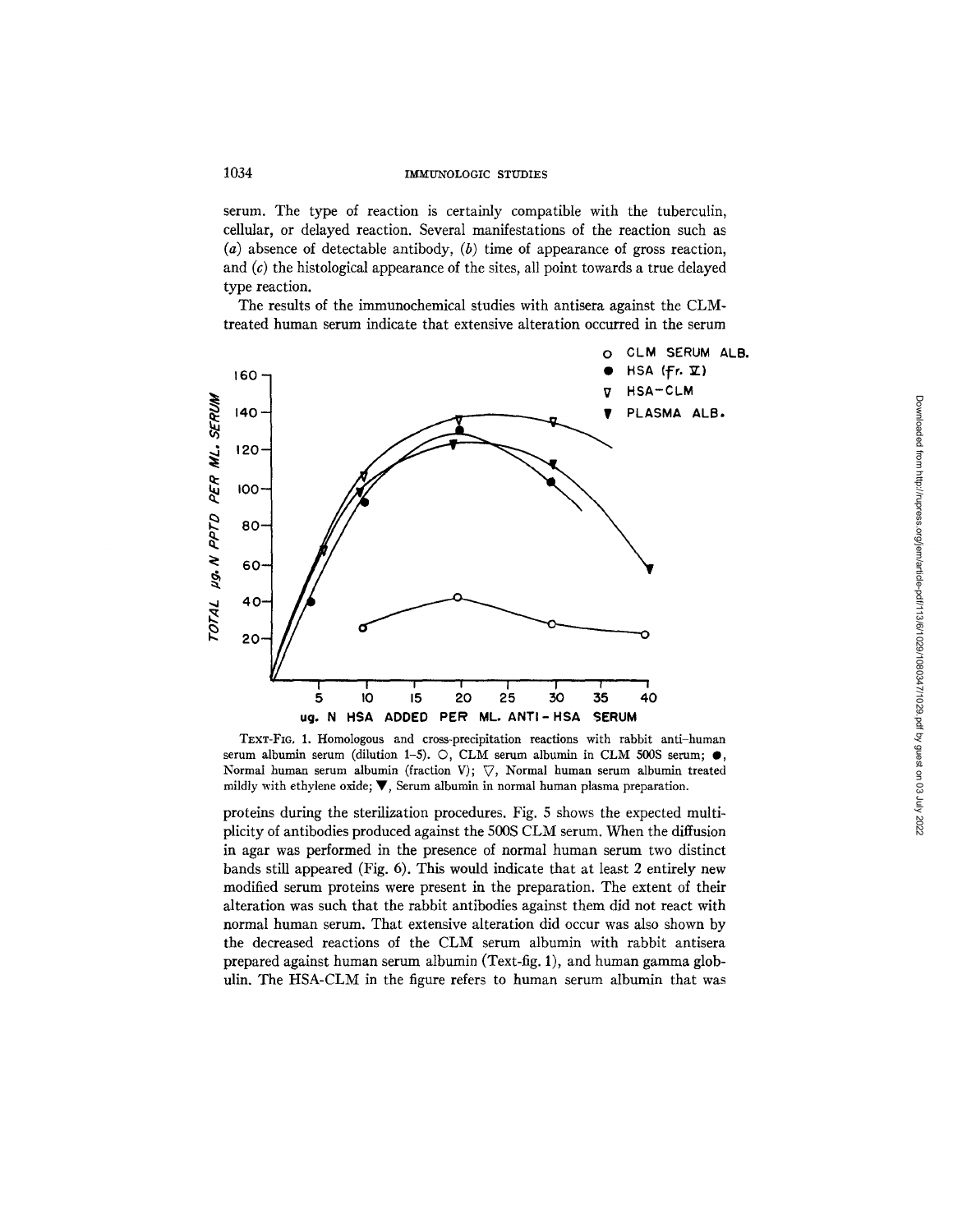treated with E-O under mild conditions; the plasma albumin curve was obtained with appropriate dilutions of a normal untreated human plasma preparation.

#### DISCUSSION

The present investigation was undertaken mainly to learn whether a certain ethylene oxide--treated human serum could be antigenic in man. Although it has been shown that chemically modified proteins can be antigenic in the homologous animal (13), the extent of modification was assumed to be minimal in this preparation. Earlier preparations of E-O-treated serum and plasma did not show any change in electrophoretic behavior and did not produce any reactions upon infusions into man (14). However, the extent of modification in this special serum 500S due to alkylation of lysine and histidine groups was extensive. This modification was confirmed by the poor reactions of the 500S serum with antiserum produced against human serum albumin and human gamma globulin.

When several other sera and plasmas were studied by reaction with the anti-CLM 500S serum in serum-agar plates, 3 out of 7 gave a positive reaction. This would indicate that if any method is proposed for sterilization of plasma, it should be completely standardized before testing in humans. Another important point of this study is that in addition to analysis of the serum for antibody, skin testing of the subjects should always be performed. In the absence of skin testing, there would have been little reason to doubt the utility and non-antigenicity of the preparation.

It was also realized that it may be worthwhile to study the effect of the ethylene oxide treatment on other sera such as guinea pig serum. When guinea pigs were injected with extensively modified guinea pig serum, observations similar to those noted with the humans were made. However, in addition to the delayed type of reactions, there were also several true immediate reactions. This latter observation at present appears to be related to the allotypic forms of guinea pig gamma globulin and will be reported separately (15). Similar data on the antigenicity of guinea pig gamma globulin in guinea pigs have recently been obtained by Benacerraf and Gell (16). The possibility that the delayed type skin reactions reported here could be ascribed to an immune response against the allotypic forms of human gamma globulin as has been considered previously (17) was ruled out here. In the study reported here 9 out of 12 individuals gave positive delayed skin reactions after immunization whereas in the previous study 1 individual out of 57 injected with heat-treated human plasmas showed a positive delayed skin reaction with the concentrated protein solutions. This reaction was not present when the individual was tested with the 1-10 and 1-100 dilutions of the antigen.

The delayed cellular reactions in the absence of detectable circulating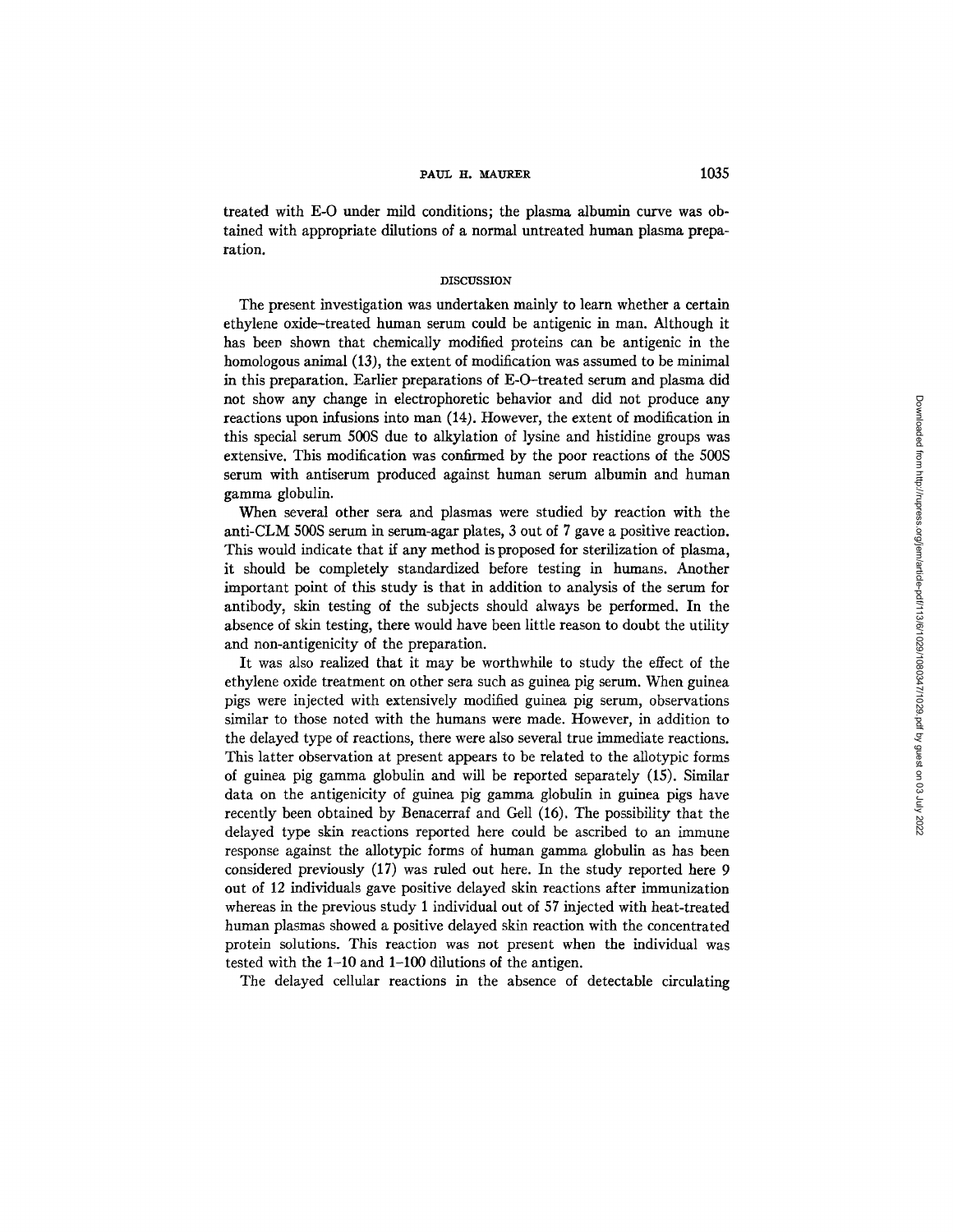antibody observed in the humans and guinea pigs confirms the reports of Benacerraf and Gell (18, 19). They immunized guinea pigs with picrylated guinea pig globulin or acetylated guinea pig globulin and noted marked delayed reaction in the absence of circulating antibody. In the papers of these latter workers, (18-20) as well as those of Pappenheimer (21), and Salvin (22, 23), the question of whether cellular immunity is a stage in antibody production has been discussed. From the results presented here with humans, this did not seem to be the case. Repeated injections over a period of  $1\frac{1}{2}$  years of the modified serum proteins did not produce detectable circulating antibody in the most exquisitely sensitive individuals. From this single observation, one cannot generalize, but it would appear that in humans it is possible to have delayed sensitivity persist in the absence of circulating antibody. This is certainly easier to produce with homologous serum proteins rather than with heterologous proteins as discussed by Benacerraf and Gell (19).

It is difficult to explain the cause of the transient immediate reactions in both humans and guinea pigs. The material which caused "histamine" liberation and change in vascular permeability is unknown. However, from the work of Ishizaka and Ishizaka (24) it appears that aggregated human gamma globulin prepared by various procedures can induce skin reactions in normal guinea pigs similar to those produced by soluble antigen-antibody complexes. As suggested by these workers, the change in molecular configurations of the gamma globulin may be responsible in part for the biologic activity. Physiochemical and immunochemical studies of the CLM 500S preparation have indicated the presence of aggregated and altered gamma globulin which may account for the odd immediate inflammatory reactions.

It has been suggested by Waksman (25, 26) that many autoimmune reactions fall into the classification of delayed cellular reactions. One of the explanations advanced to account for the immune responses is that there is some change in the structure of the tissue protein, leading to the production of a protein foreign to the host. The experiments of Benacceraf and Gell and the ones reported here would support the concept that delayed reactions in the absence of antibody can be produced against modified homologous proteins.

From the histological pictures presented in Figs. 3 and 4, the delayed reactions appear to consist of an almost pure mononuclear cell infiltration. This, as well as the initial polymorphonuclear cell predominance would make the observed reaction compatible with the tuberculin type of reaction. Although intense reactions were observed in many individuals, at no time was there any necrosis or tissue damage.

The transfer of the sensitivity to normal donors by extracts of sensitive leukocytes confirms Lawrence's observations on the transfer in man with other systems such as diphtheria toxin (27), tuberculin (5), and streptococcal proteins (28). However, in these latter reports, the question was always raised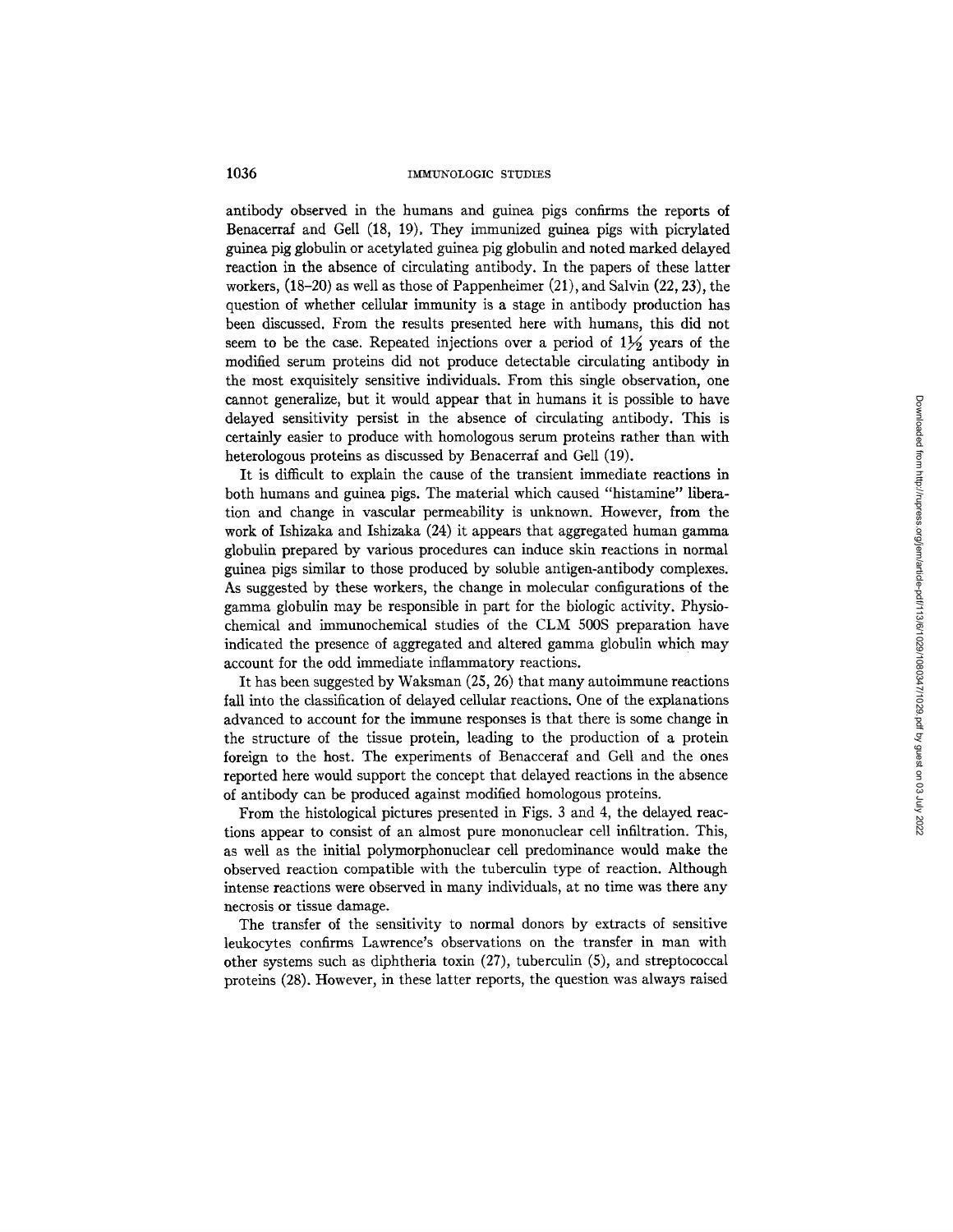whether the recipients may have been sensitized by the pre-cell transfer skin testing. In the experiments reported here, the recipients were never skintested until after the transfer. Moreover, the recipients could not *have* been exposed by any natural means to the E-O-treated material before skin testing. These experiments seem important in supporting the investigations of Lawrence and extending them to include other materials in addition to those of bacterial and fungal origin (29). It is also of some interest that the recipients were still delayedly hypersensitive a year after the initial transfer and skin testing.

#### SUMMARY

The antigenicity of an ethylene oxide-treated human serum in humans has been studied. The immune response to the material had many of the characteristics of a delayed cellular skin reaction. Even after repeated immunizations by intradermal skin testing over a period of  $1\frac{1}{2}$  years, no detectable antibody could be found in the sera. The antigenicity has been shown to be associated with drastic alteration of the homologous serum proteins as evidenced by  $(a)$  the formation of new proteins, and  $(b)$  the poor cross-reactions of the modified serum proteins with antisera against normal human serum albumin and normal human gamma globulin.

The delayed hypersensitivity was transferable to normal recipients by either viable or killed leukocytes. The implications of these findings have been discussed with respect to the problem of sterilization of sera, the tuberculin reaction, and autoimmune phenomena.

#### BIBLIOGRAPHY

- 1. Preer, J. R., Jr., A quantitative study of a technique of double diffusion in agar, *J. Immunol.,* 1956, 77~ 52.
- 2. (a) Ouchterlony, O., Antigen-antibody reaction in gels, *Ark. Kemi Mineral. Geol.,* 1949, B26, 1. (b) Ouchterlony, 0., Antigen-antibody reaction in gels. LI. Factors determining the site of the precipitate, *Ark. Kemi Mineral. Geol.,*  1949, 1, 43.
- 3. Heidelberger, M., and MacPherson, C. F. C., Quantitative micro estimation of antibodies in the sera of man and animals, *Science,* 1943, 97, 405; 1943, 98, 63.
- 4. Ovary, *Z.,* Immediate reactions in the skin of experimental animals provoked by antibody-antigen interaction, *Progr. Allergy,* 1958, 5, 459.
- 5. Lawrence, H. S., The cellular transfer of cutaneous hypersensitivity to tuberculin in man, *Proc. Soc. Exp. Biol. and Med.*, 1949, 71, 516.
- 6. Ward, R., Rader, D., Lipton, M. M., and Freund, J., Formation of neutralizing antibody in monkeys injected with poliomyelitis virus and adjuvants, *Proc. Soc. Exp. Biol. and Med.,* 1950, 74, 536.
- 7. Salk, J. E., and Youngner, J. S., Antibody in yolk of eggs and in serum from hens inoculated with viruses of influenza and poliomyelitis, *Fed. Proc.,* 1950, 9, 390.
- 8. Halbert, S. P., Swick, *L.,* and Sonn, C., The use of precipitin analysis in agar for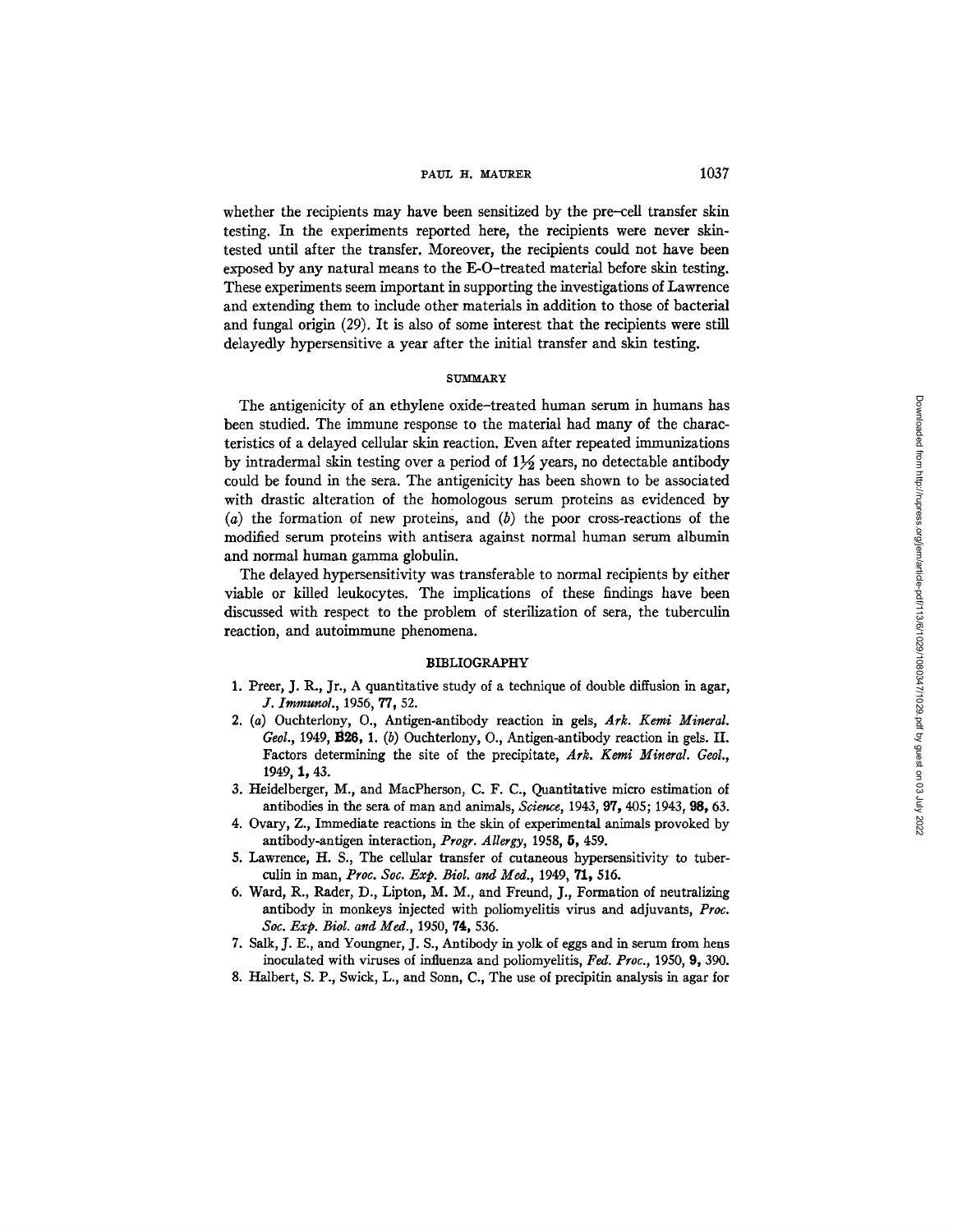the study of human streptococcal infections. II. Ouchterlony and Oakley technics, *Y. Exp. Med.,* 1955, 101, 557.

- 9. Björklund, B., Immunologic studies of rabbit bone marrow with the aid of gel diffusion and serologic techniques, *Internat. Arch. Allergy,* 1953, 4, 340.
- 10. Maurer, P. H., and Subrahmanyam, D., Immunologic studies with plasma expanders derived from human plasma, J. Clin. Inv., 1960, 39, 698.
- 11. Kabat, E. A., and Mayer, M. M., Experimental Immunochemistry, Springfield, Illinois, Charles C Thomas, 1948.
- 12. Markham, R., A steam distillation apparatus suitable for micro Kjeldahl analysis, *Biochem. J.*, 1942, 36, 790.
- 13. Sri Ram, J., and Maurer, P. H., Immunochemical studies on some acetylated proteins: acetylated rabbit serum albumin an antigen in rabbits, *Arch. Biochem. and Biophysics,* 1957, 72, 119.
- 14. Barr, C. H., reports to National Research Council, 1958, 1959.
- 15. Maurer, P. H., and Cashman, T., unpublished observations.
- 16. Benacerraf, B., and Gell, P. G. *H.,* personal communication.
- 17. Maurer, P. H., and Subrahmanyam, D., Immunological studies with plasma expanders derived from human plasma, *J. Clin. Inv.,* 1960, 39, 698.
- 18. Benacerraf, B., and Gell P. G. H., Studies on hypersensitivity. I. Delayed and Arthus skin reactivity to protein conjugates in guinea pigs, *Immunology,*  1959, 2, 53.
- 19. Benacerraf, B., and Gell, P. G. H., Studies on hypersensitivity. III. The relation between delayed reactivity to the picryl group of conjugates and contact sensitivity, *Immunology,* 1959, 2, 219.
- 20. Gell, P. G. H., and Benacerraf, B., Studies on hypersensitivity. II. Delayed hypersensitivity to denatured proteins in guinea pigs, *Immunology,* 1959, 2, 64.
- 21. Pappenheimer, A. M., Jr., Scharff, M., and Uhr, J. W., Delayed hypersensitivity and its possible relation to antibody formation, *in* Mechanisms of Hypersensitivity, Boston, Little, Brown & Co., 1959.
- 22. Salvin, S. B., Occurrence of delayed hypersensitivity during the development of Arthus type hypersensitivity, *J. Exp. Med.,* 1958, 107, 109.
- 23. Salvin, S. B., and Smith, R. F., Delayed hypersensitivity and the anamnestic response, *J. ImmunoI.,* 1960, 84, 449.
- 24. Ishizaka, K., and Ishizaka, T., Biologic activity of aggregated  $\gamma$ -globulin, J. *Immunol.,* 1960, 85, 163.
- 25. Waksman, B. H., Experimental allergic encephalomyelitis as prototype of the class of autoallergic diseases, *in* Mechanisms of Hypersensitivity, Boston, Little, Brown & Co., 1959.
- 26. Waksman, B. H., Experimental allergic encephalomyelitis and the autoallergic diseases, *Arch. Allergy and A ppl. Immunol.,* 1959, suppl. 14, 1.
- 27. Lawrence, H. S., and Pappenheimer, A. M., Jr., Transfer of delayed hypersensitivity to diphtheria toxin in man, *J. Exp. Med.,* 1956, 104, 321.
- 28. Lawrence, H. S., The transfer in humans of delayed skin sensitivity to strepto-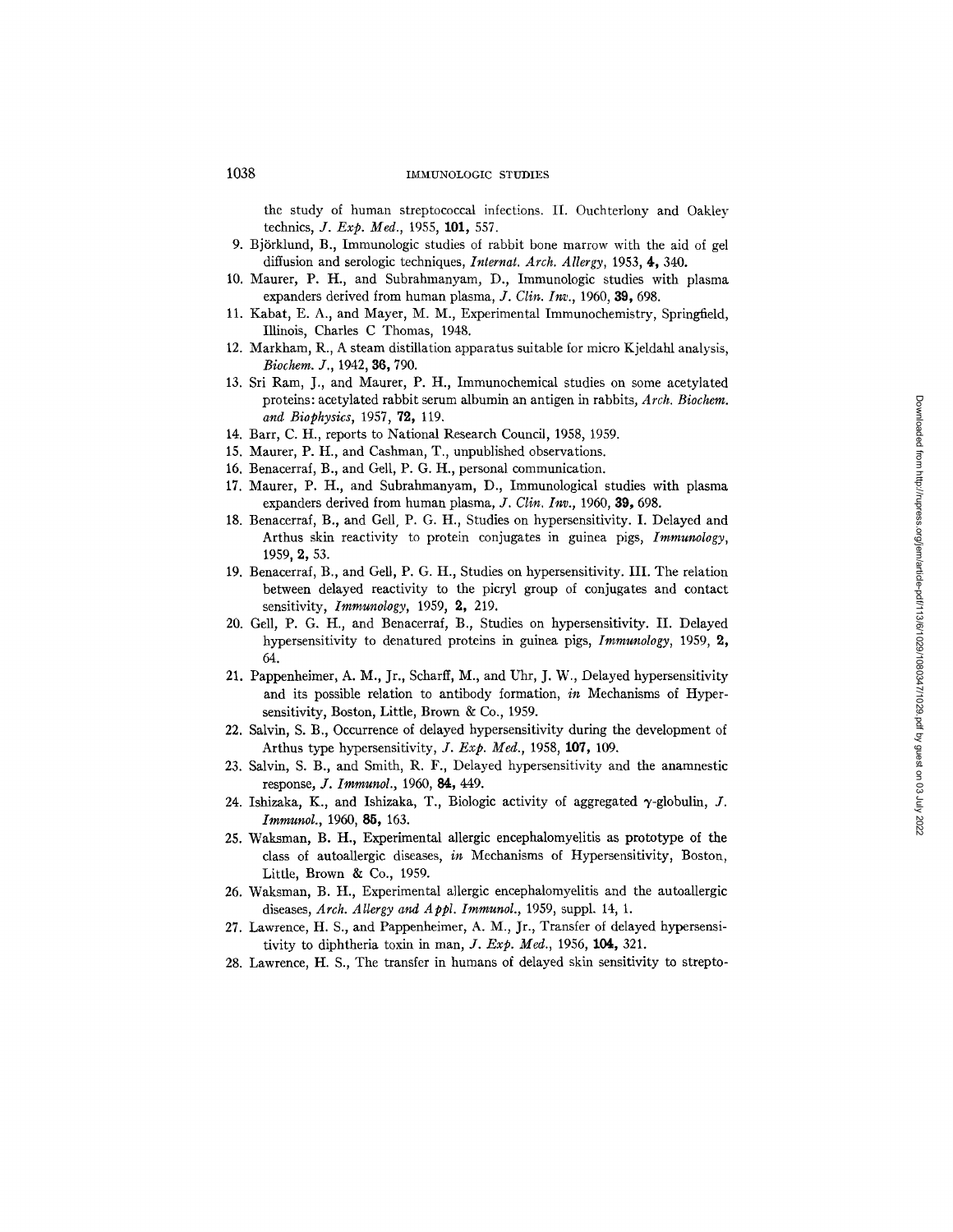coccal M substance and to tuberculin with disrupted leukocytes, *J. Clin. Inv.,*  1955, 34, 219.

29. Rappaport, F. T., Lawrence, H. S., Millar, J. W., Pappagianis, D., and Smith, C. E., Transfer of delayed hypersensitivity to coccidiodin in man, *J. Immunol.,*  1960, 84, 358.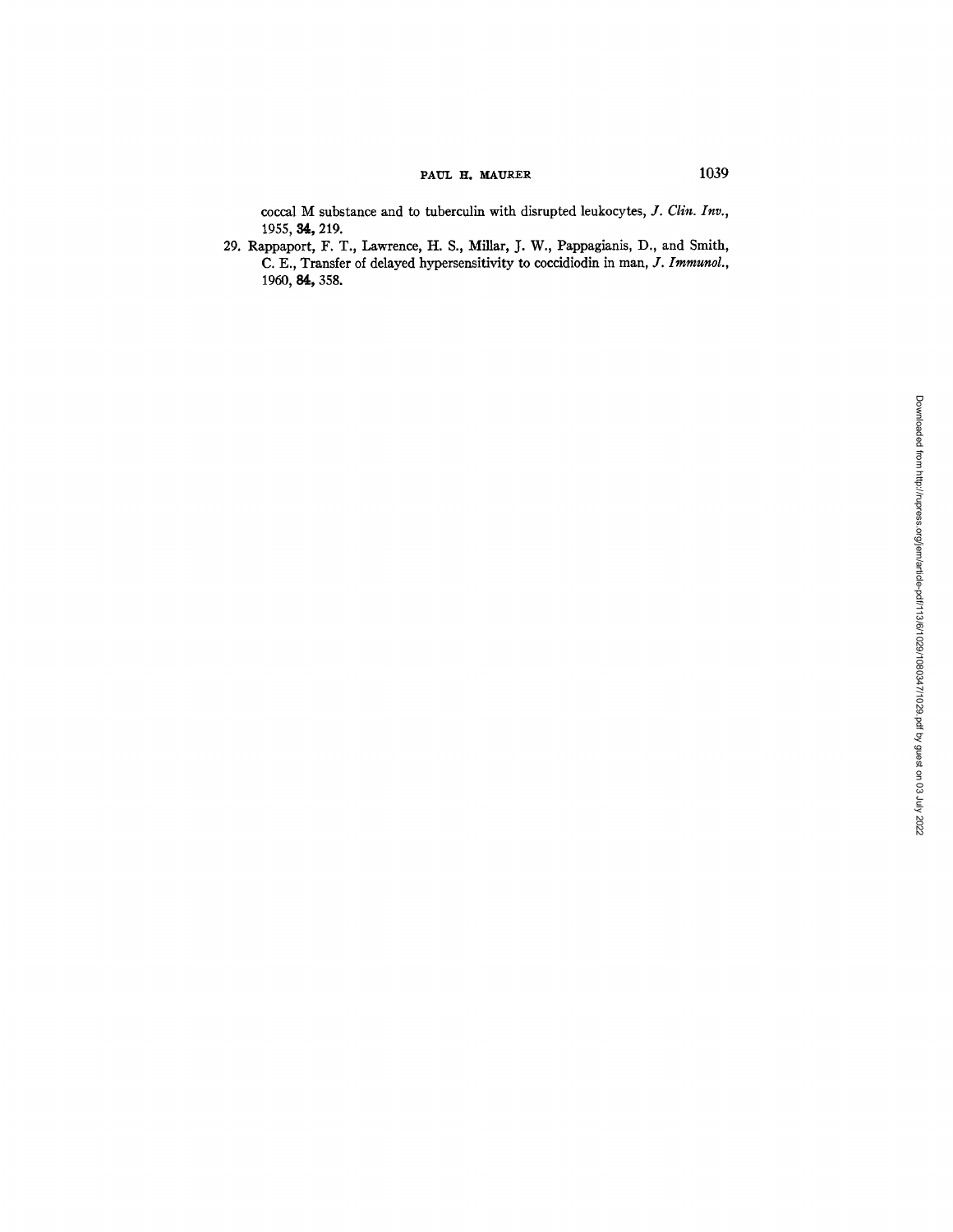# EXPLANATION OF PLATES

## PLATE 105

FIG. 1. Flare-up reaction at initial skin test site observed in volunteer 105 1 week after skin testing. Dotted area refers to size of reactions the evening before recording. Arrows indicate other skin test sites of 0.15  $\text{M}$  NaCl and 5 per cent human serum albumin.

FIG. 2. Skin reaction observed 24 hours after testing with CLM serum. Note four other negative reactions (normal human serum, 5 per cent human serum albumin, 1 per cent human gamma globulin, and 0.15 M NaC1).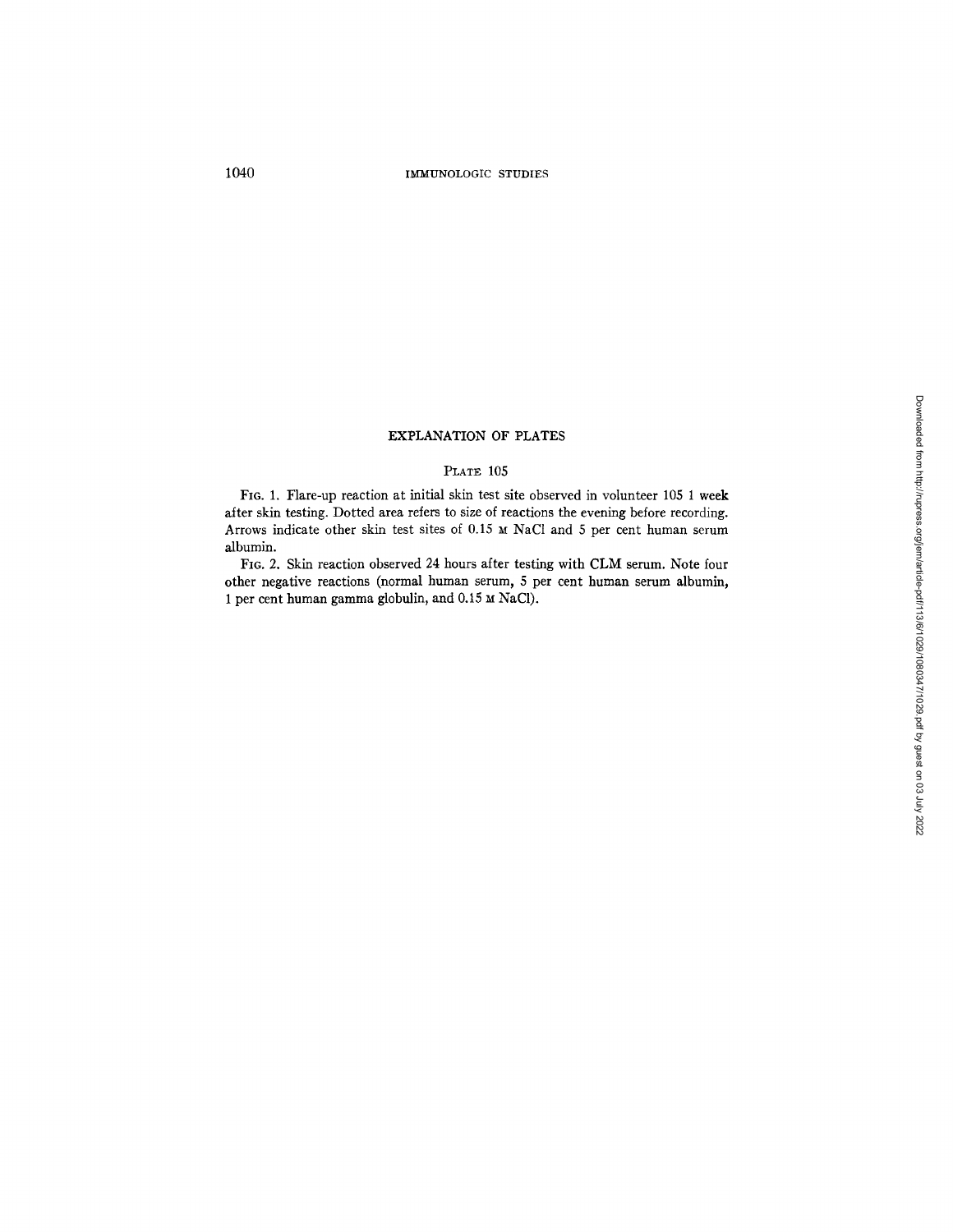

(Maurer: Immunologic studies)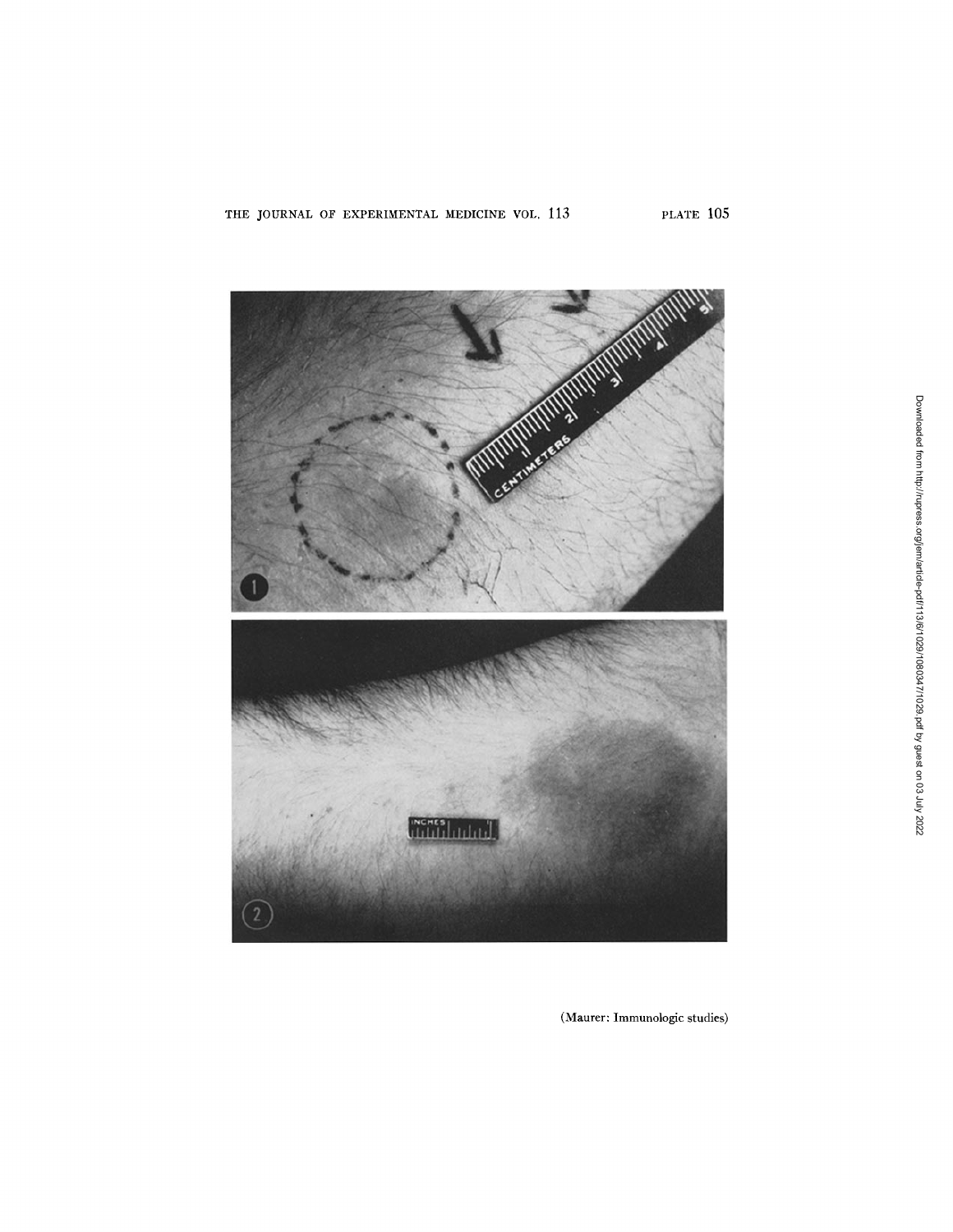# PLATE 106

FIG. 3. Histological section (hematoxylin and eosin) of biopsy of 24 hour skin reaction of sensitized individual. Note almost pure lymphocytic response.  $\times$  500.

FIG. 4. Histological section (hematoxylin and eosin) of biopsy of 24 hour skin reaction of normal individual iniected with extract of leukocytes from sensitive donor. Note again marked lymphocytic infiltration, X 500.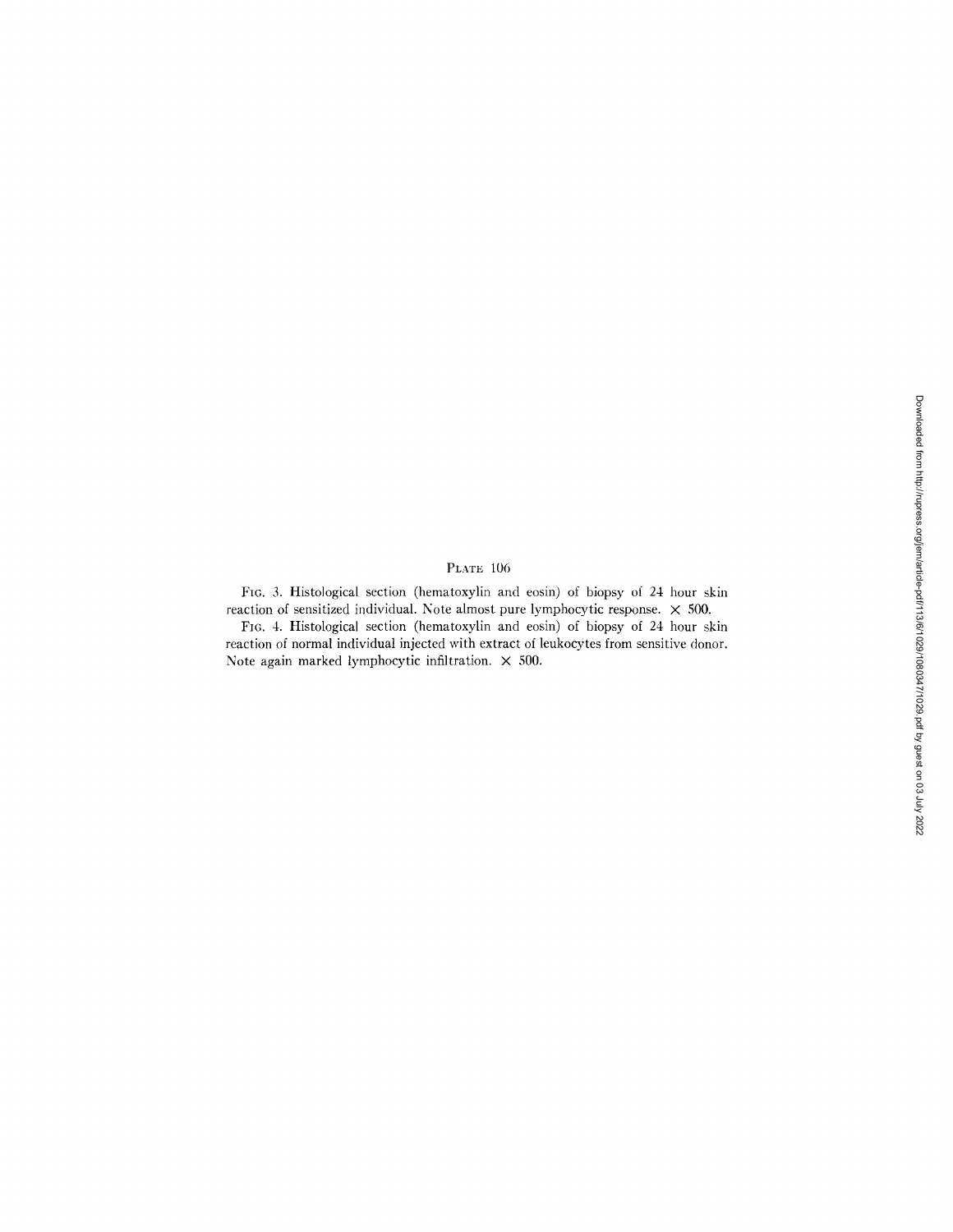

(Maurer: Immunologic studies)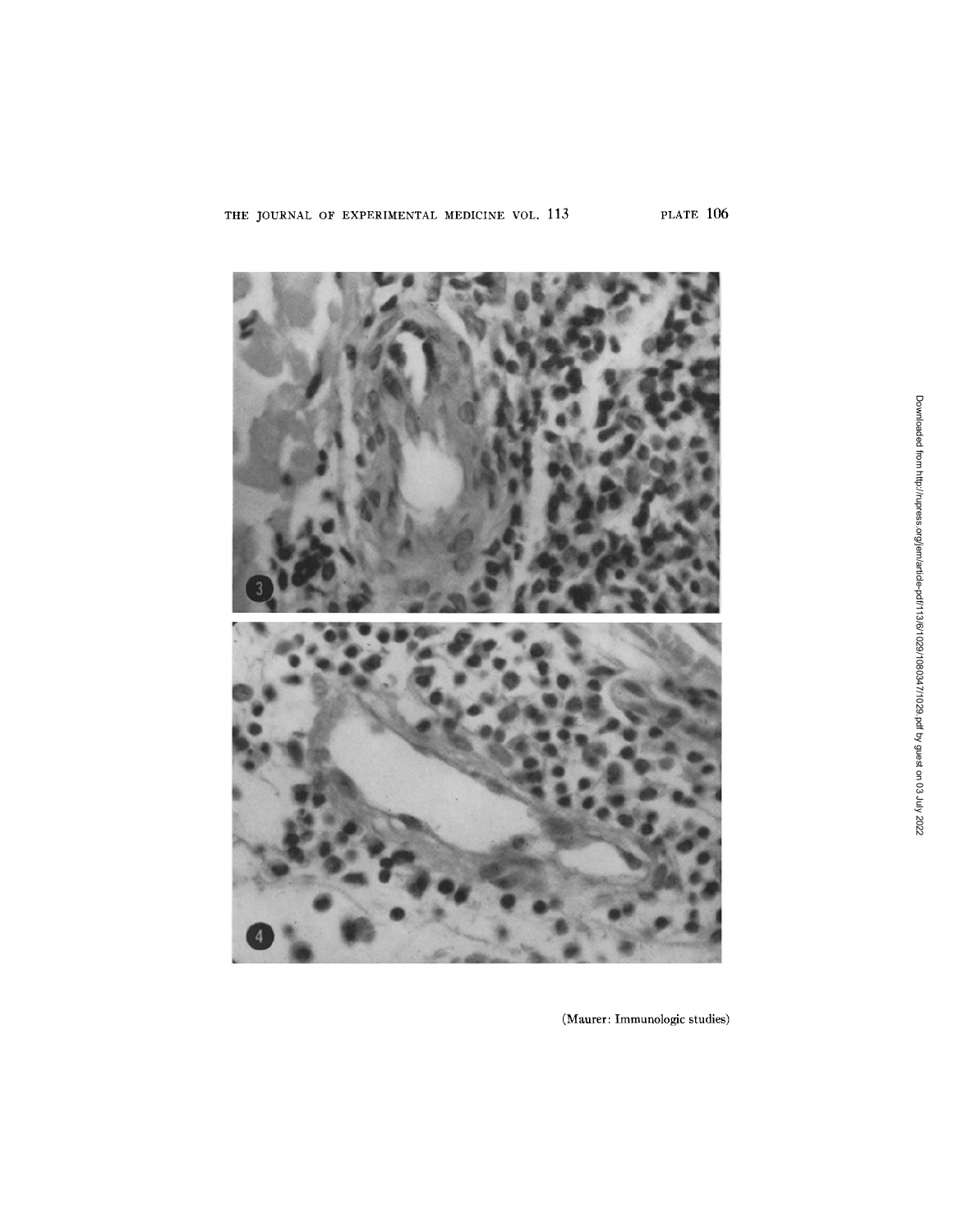# Downloaded from http://rupress.org/jem/article-pdf/113/6/1029/1080347/1029.pdf by guest on 03 July 2022 Downloaded from http://rupress.org/jem/article-pdf/113/6/1029/1080347/1029.pdf by guest on 03 July 2022

# PLATE 107

FIG. S. Patterns of reaction in agar of CLM serum and normal human serum with rabbit anti-CLM serum 500S.

FIG. 6. Patterns of reactions in medium of normal human serum 25 per cent and agar of CLM serum and anti-CLM serum 500S. Negative reactions noted with a plasma treated with ethylene oxide under mild conditions.